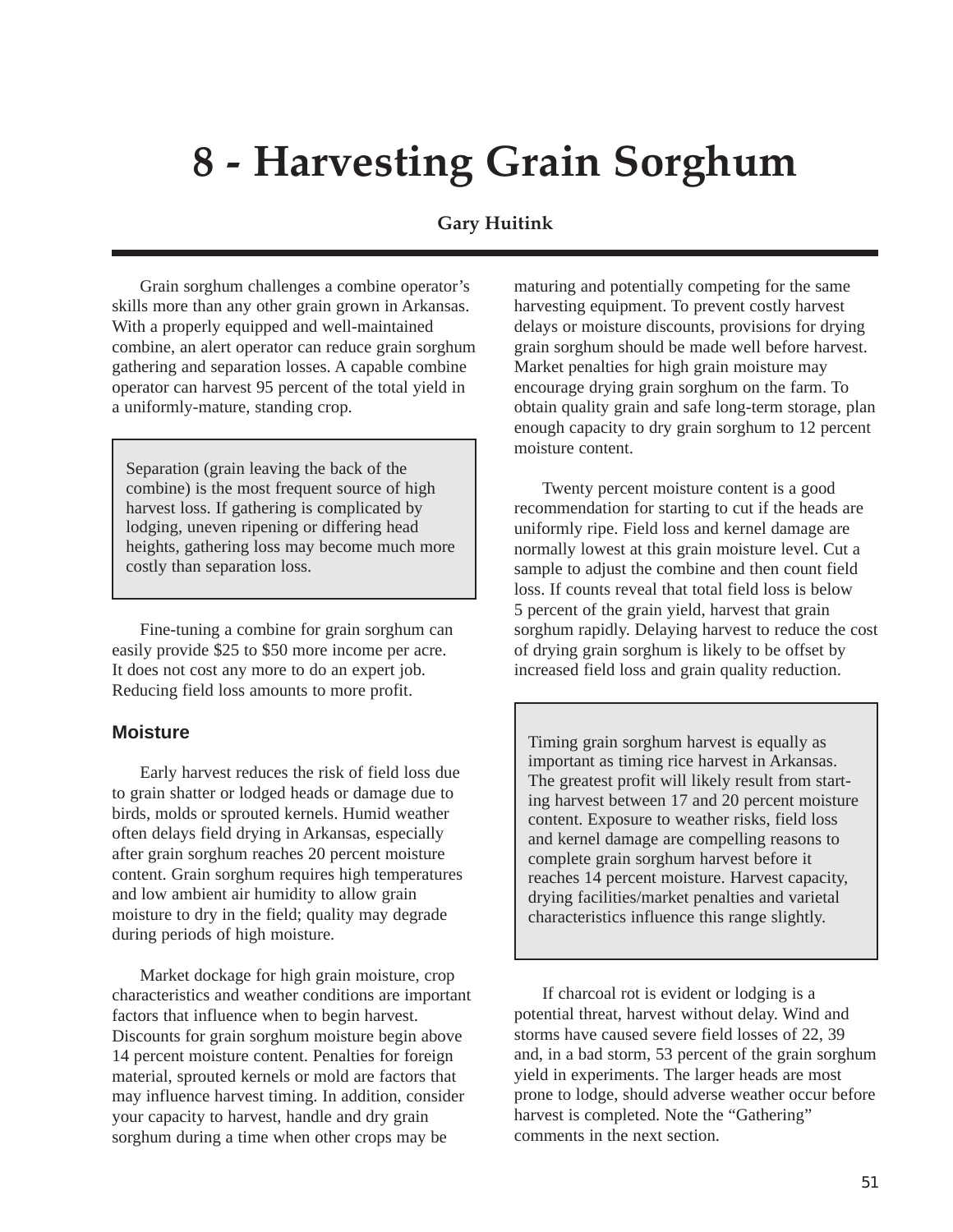If field loss counts indicate that gathering loss is only a few percent of the yield and threshing and separation losses are high, evaluate the reason. Threshing and separation loss typically are near minimum at 20 percent moisture content. However, the chaffer sieve may become overloaded without much warning. If the combine is adjusted properly and is in good repair, reducing forward speed or delaying harvest until the grain dries more are two possible remedies/options.

Allowing a field to dry down to 17 percent moisture has proven profitable if this contributes to a reduction of the green leaf fraction on the chaffer sieve. If uneven grain maturity is evident, it is questionable whether delaying harvest will improve income. If the stalks are drying and "open" weather with low relative humidity is expected near term, it may be profitable to watchfully wait. Cut a sample and wait two or three days and cut another sample. The trend of moisture content and the field grain loss in several samples will confirm whether to delay harvest further.

Fields that have heads well above the flag leaf dry more rapidly. Significant periods of low relative air humidity will hasten grain drying in the field. Weigh the potential for adverse weather that may cause lodging, shatter or kernel deterioration should you delay harvest. During a damp season with heavy dews and some foggy days, grain sorghum weathers and kernels may sprout, potentially penalizing a grower by putting it in "sample" grade. Quality reductions due to sprouted kernels, mold or broken kernels may often lower grain one U.S. Grade Number.

Applying a pre-harvest desiccant application dries the leaves and weeds but the effect on grain moisture content can rarely be measured. If using a desiccant reduces the green foliage (weeds or grain sorghum leaves) that will enter the combine and speeds your combine, apply a labeled desiccant on that basis. However, stalk deterioration begins when the desiccant is applied. The grain sorghum acreage that is treated should match your harvest capacity. This is due to the potential for stalk deterioration to increase grain shatter and lodging, if the treated field isn't harvested within a week or, at most, two weeks after desiccation. Expecting a desiccant to accelerate field grain drying is unrealistic with typical Arkansas weather.

#### **Gathering**

Grain sorghum can be harvested with a grain header (rigid cutterbar), preferably with guard extensions (Figure 8-1). Typically, guard extensions are attached to every other guard in standing grain sorghum. Guard extensions provide support to guide more heads into the header in order to reduce gathering loss. Excellent cutterbar maintenance and adjustments are vital. Cut just below the heads to minimize the stem and leaf entering the combine, even if an occasional head isn't gathered. Total field loss is typically lower if the thresher can separate the grain well without excess foliage entering the combine. Constantly adjust the cutterbar height to avoid overloading the combine separator with flag leaves; thus, restricting its capacity to harvest grain sorghum. Grain sorghum heads that extend well above the foliage are the biggest factor in maintaining a high proportion of grain in the separator. But an excellent operator must constantly adjust the header height in grain sorghum with variable head heights.



**Figure 8-1. Guard extension, usually attached to every other guard, for grain sorghum.** 

At the proper reel speed/forward speed ratio, heads move smoothly across the cutterbar into the platform. Adjust reel speed so the pickup finger speed is 15 to 25 percent faster than the forward speed in order to minimize gathering loss. A slow reel speed, relative to travel, allows heads to fall forward over the cutterbar. Excessive reel speed, low reel position and cutting too low contribute to heads flipping over the reel bats. If the grain heads vary throughout a wide height range, fastening a "baffle" or extension above the reel bats may help to control the taller heads and reduce the loss of dropped heads. The reel hub should be positioned slightly ahead of the cutterbar. Draper headers work very well for grain sorghum.

John Deere Row-Crop Heads™ recover more grain sorghum than other options. Headers with 30-, 36-, 38- and 40-inch row spacing were sold. The Row-Crop Head™ advantage is much greater where lodging occurs. Several other attachments, including Britten Crop Savers or Roll-A-Cone attachments are advised for grain sorghum that has significant proportions of lodged heads or fields that are blown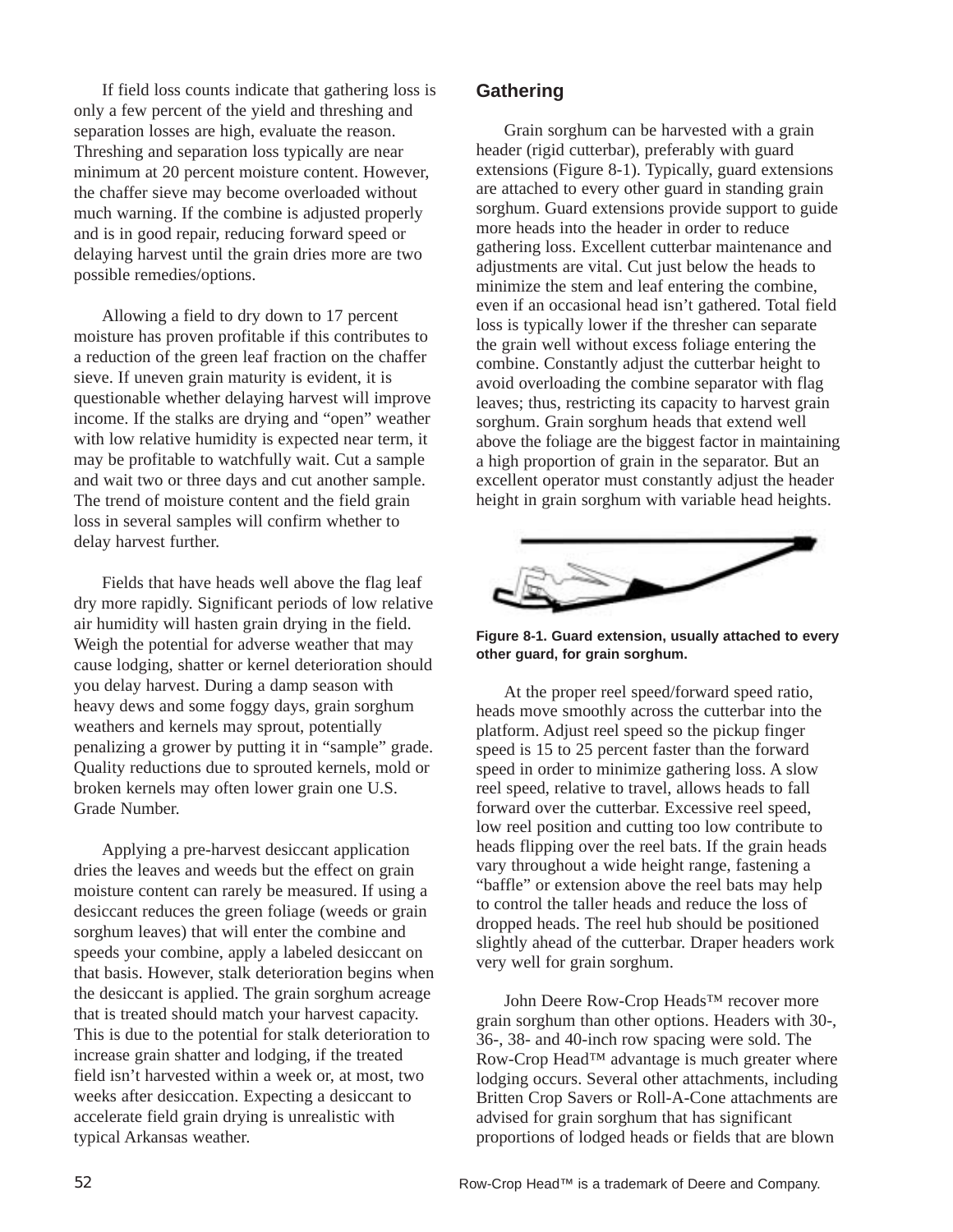flat. Economic justification of these header purchases depends on the grain sorghum market value and how much additional grain sorghum can be retrieved compared to your rigid cutterbar header.

### **Threshing**

Threshing should be vigorous enough to remove mature kernels from the heads. If possible, use a combine with a threshing rotor or a rasp-bar cylinder for grain sorghum. Threshing rotors and rasp-bar cylinders thresh well without pulverizing leaves and stems into small pieces. Either of these options, with the proper threshing and separating adjustments, provide a cleaner grain sample, less grain damage and lower field loss. In fact, leaving a few random immature heads partially threshed will reduce total combine loss by improving separation.

Review your operator's manual for initial settings and fine-tune thresher speed as your field dictates and as grain moisture changes. Areas of the field with drier grain may justify a slower thresher speed.

Grain sorghum kernels are easily damaged if the thresher is operated too fast. Worn threshing components can also contribute to damaged kernels, as well as severely reducing harvesting capacity.

for concave clearance, wire configuration, rotor transport vanes, grates, etc. Concave positioning components reduces threshing aggressiveness. make thresher speed adjustments to accommodate moisture and field conditions to maintain Start with the manufacturer's recommendation isn't delicate unless wear on threshing It is simpler to obtain the proper concave gap first, setting it as narrow as practical. After this, excellent harvesting throughout the day.

## **Separation**

Grain sorghum stalks are normally relatively green at harvest. When heads are above the flag leaf, effective separation is fairly easy, if proper header height is maintained. Good separation can only be obtained after properly setting the other combine adjustments, including threshing. Always make only one adjustment at a time.

Ample air velocity tumbles the material on the cleaning and chaffer sieves to improve separation.

Adjust the fan to tumble the material well at the front of the sieve and keep the material "floating" over the sieves. If your combine has a grain loss monitor, adjust it to warn you of excessive loss over the sieves. If your combine does not have a grain loss monitor, check the sieves frequently to assure they aren't "matting over" with green material. More air or improved air distribution is the best remedy for matting.

Over threshing or excessive forward speed (overloading the sieve) both contribute to sieve blockage and excessive grain separation loss. If stems poke into the sieve, other residue may accumulate on the sieve. First, close the chaffer extension if it catches there. Or close sieve openings slightly, if this is where the stems collect. If these steps fail, reduce threshing aggressiveness. Sometimes the concave/thresher gap is too large and narrowing it will allow a slower thresher rotation.

Monitor your combine's performance regularly in the field. Exceeding the combine's grain sorghum capacity often causes very high loss over the sieve. Count separation loss behind the combine and check the clean grain for trash content. Use a fairly narrow sieve opening that permits grain to pass through; this aids movement of residue over the sieves. Check the tailings return to maintain less than half of the content as broken plant portions.

Periodically validate the set point if you have a grain loss monitor, to assure that kernels lost over the sieve are proportional to the signal on the dial. Use the grain loss monitor to "fine-tune" the threshing and separation adjustments within each field. Changing fields may involve a change in the variety planted, date of planting, etc., so this is an important time to reassess all the combine adjustments.

with the grain. If so, consider passing grain through a pre-cleaner before drying it or unloading it into a bin. Grain sorghum may have foreign material mixed

## **Field Loss**

A field loss count helps to determine if any corrective combine adjustments are worthwhile. Counting grain sorghum remaining in the field helps manage the harvest. If your combine has a grain loss monitor, a count helps interpret the monitor signals. The procedure is: